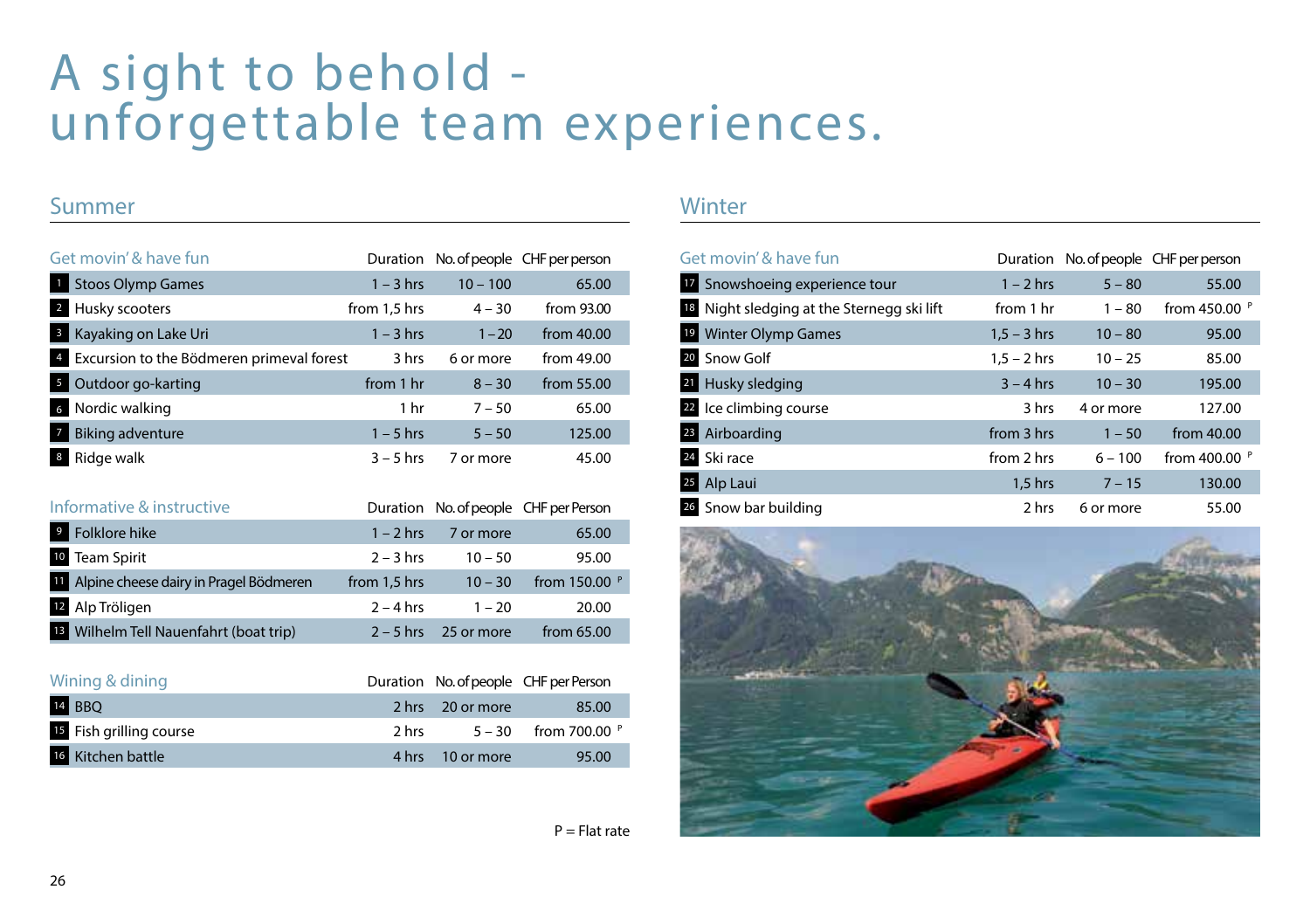### Year-round programme

| Get movin' & have fun          | Duration       |            | No. of people CHF per person |
|--------------------------------|----------------|------------|------------------------------|
| 27 Ice carving                 | 2 hrs          | $1 - 60$   | from 1500.00 P               |
| 28 Hölloch                     | from 1,5 hrs   | $1 - 100$  | from 490.00 P                |
| 29 Husky trekking in Stoos     | $1,5$ hrs      | $1 - 20$   | from 490.00 P                |
| 30 Relocating a penguin colony | $2 - 3$ hrs    | 10 or more | 140.00                       |
| <b>31</b> Wood carving         | from 2 hrs     | $1 - 30$   | from 105.00                  |
| 32 GPS hunt                    | $1, 5 - 3$ hrs | $12 - 60$  | from 2400.00 P               |
| <b>33</b> Stoos treasure map   | 2 hrs          | $10 - 80$  | 75.00                        |
| 34 Archery                     | $1 - 2$ hrs    | $7 - 25$   | 65.00                        |
| 35 Laughing yoga               | 1 hrs          | $1 - 15$   | 500.00 P                     |
| 36 Wellness & spa facilities   | from 30 mins   | $1 - 80$   | on request                   |
| <b>37</b> Aqua aerobics        | 30 mins        | $1 - 12$   | 300.00 P                     |
| 38 Yoga                        | 1 hrs          | $1 - 15$   | 500.00 P                     |
| 39 Fire show                   | $10 - 20$ mins | $1 - 100$  | on request                   |
| 40 Animal art                  | $2 - 4$ hrs    | 6 or more  | from 95.00                   |

| Informative & instructive                 | Duration        |               | No. of people CHF per person |
|-------------------------------------------|-----------------|---------------|------------------------------|
| Muotathal's weather forecasters           | 45 mins         | $1 - 100$     | 250.00 P                     |
| Cocktail making course                    | from 1 hr       | $4 - 15$      | from 500.00 P                |
| When cherries and chocolate collide       | 2 hrs           | $1 - 100$     | from 400.00 P                |
| Z'graggen distillery guided tour          | $1,5 - 2$ hrs   | $15 - 40$     | 20.00                        |
| Alphorn & flag waving                     | 30 mins         | $1 - 100$     | from 400.00 P                |
| Company rap<br>46                         | $2 - 3$ hrs     | $10 - 30$     | 1500.00 P                    |
| Helicopter 'flightseeing' trip            | $20 - 30$ mins  | $1 - 10$      | from 800.00 P                |
| The Swiss Army knife<br>48                | from 1,5 hrs    | $1 - 15$      | from 150.00 P                |
| Swiss History Forum, Schwyz               | $1 - 2$ hrs     | $1 - 100$     | from 10.00                   |
| 50 Selgis command post                    | 1,5 hrs         | $1 - 30$      | from 100.00 P                |
| Wining & dining                           | Duration        | No. of people | CHF per Person               |
| Fronalpstock mountaintop restaurant<br>51 | 3 hrs           | 10 or more    | from 18.00                   |
| <b>Tastings</b><br>52                     | 1 <sub>hr</sub> | $6 - 25$      | from 25.00                   |
| Wine & Dine<br>53                         |                 | $1 - 100$     | on request                   |
| <b>Welesch Restaurant</b><br>54           | from 2 hrs      | $1 - 80$      | on request                   |
| 55 The world's most valuable praline      | 2 hrs           | $1 - 100$     | from 920.00 P                |
| 56 Cooking with the chef                  | from 3 hrs      | $5 - 15$      | on request                   |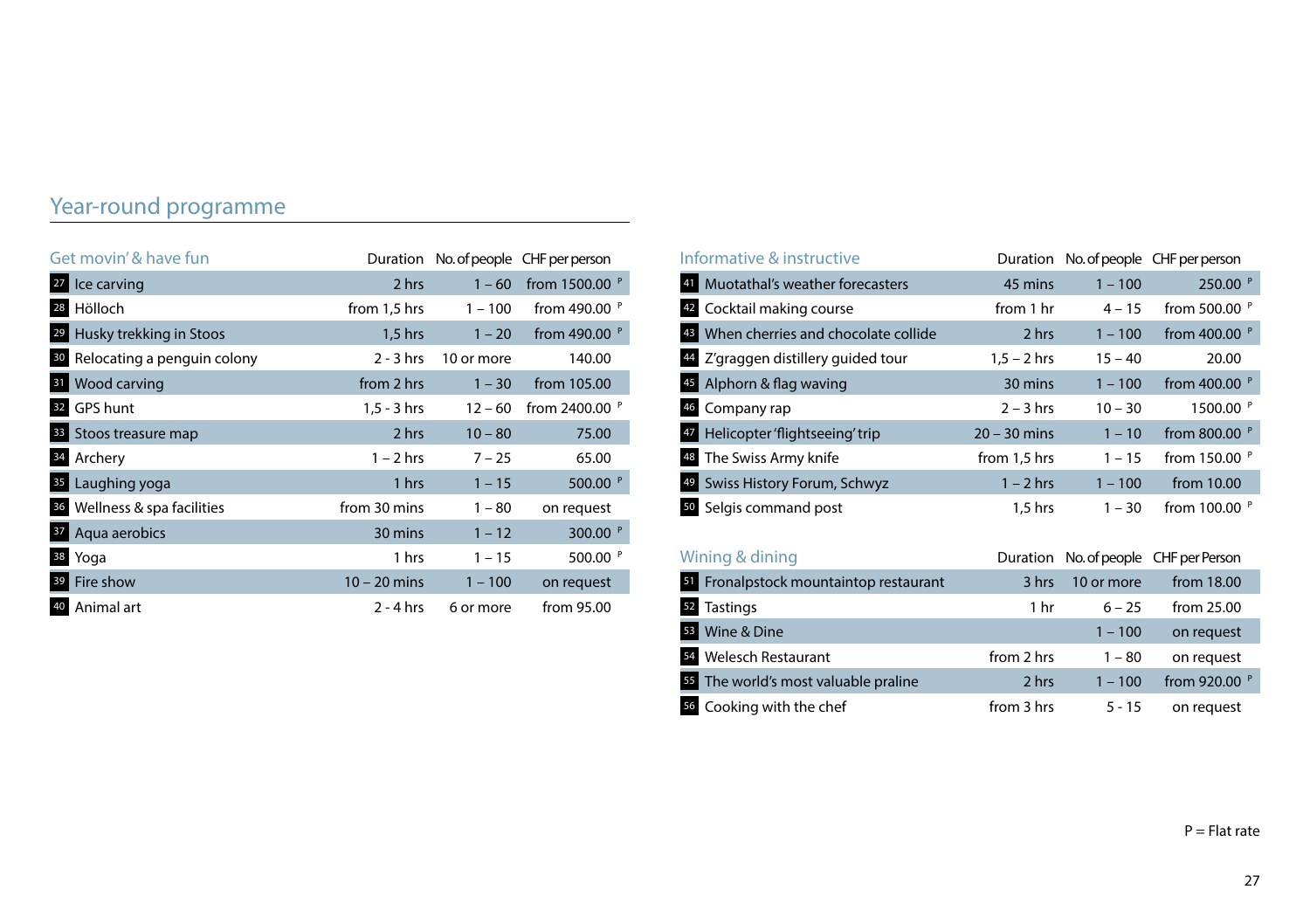## Summer

### Get movin' & have fun

### <sup>1</sup> Stoos Olymp Games

This event brings some variety and fun to your conference! Promote your sense of team spirit with fun and exciting authentic 'Schwyzer' games. This active event quarantees a great atmosphere!

| Available in:  | Summer                             |
|----------------|------------------------------------|
| Duration:      | $1 - 3$ hours                      |
| No. of people: | $10 - 100$ people                  |
| Price:         | CHF 65.00 per person               |
| Optional:      | Alphorn show CHF 900.00, flat rate |

#### 2 Husky scooters

Watch the trustworthy sled dogs at work during the summer months. Learn how to handle huskies, help put on their harnesses and then enjoy a group scooter ride accompanied by your own pack of sled dogs.

| Available in:  | Summer                    |
|----------------|---------------------------|
| Duration:      | $2 - 3$ hours             |
| No. of people: | 4-30 people               |
| Price:         | from CHF 93.00 per person |
|                |                           |

### <sup>3</sup> Kayaking on Lake Uri

After a brief introductory talk about kayaks and Lake Uri, explore the route from Switzerland to Lake Uri for yourself. Experience that early morning feeling of freedom and tranquillity in the middle of a breathtaking mountain scenery.

| Available in:  | Summer                    |
|----------------|---------------------------|
| Duration:      | $1 - 3$ hours             |
| No. of people: | $1 - 20$ people           |
| Price:         | from CHF 40.00 per person |

### <sup>4</sup> Excursion to the Bödmeren primeval forest

The Bödmeren primeval forest and its surroundings is one of the most beautiful mountain forests in Europe. A local tour guide will guide you through the forest's origin and its flora and fauna. Fall under the spell of this unique forest in the Muotathal region!

| Available in:  | Summer                           |
|----------------|----------------------------------|
| Duration:      | 3 hours                          |
| No. of people: | 6 or more                        |
| Price:         | 6 or more: CHF 59.00 per person  |
|                | 12 or more: CHF 49.00 per person |

### <sup>5</sup> Outdoor go-karting

Become a racing driver and burn some rubber! Race against each other on the outdoor go-kart track in Morschach. After your warm-up lap, qualifiers and the grand final, it's time to pop open the champagne!

| Summer                    |  |
|---------------------------|--|
| from 1 hour               |  |
| 8 - 30 people             |  |
| from CHF 55.00 per person |  |
|                           |  |

### <sup>6</sup> Nordic walking

Looking for the perfect work-out after a tiring day conferencing? Nordic walking helps to build up your flexibility, endurance, coordination and strength, resulting in the perfect balance. A local guide will show you the right technique and the most beautiful routes Stoos has to offer.

| Available in:  | Summer               |
|----------------|----------------------|
| Duration:      | 1 hour               |
| No. of people: | 7 - 50 people        |
| Price:         | CHF 65.00 per person |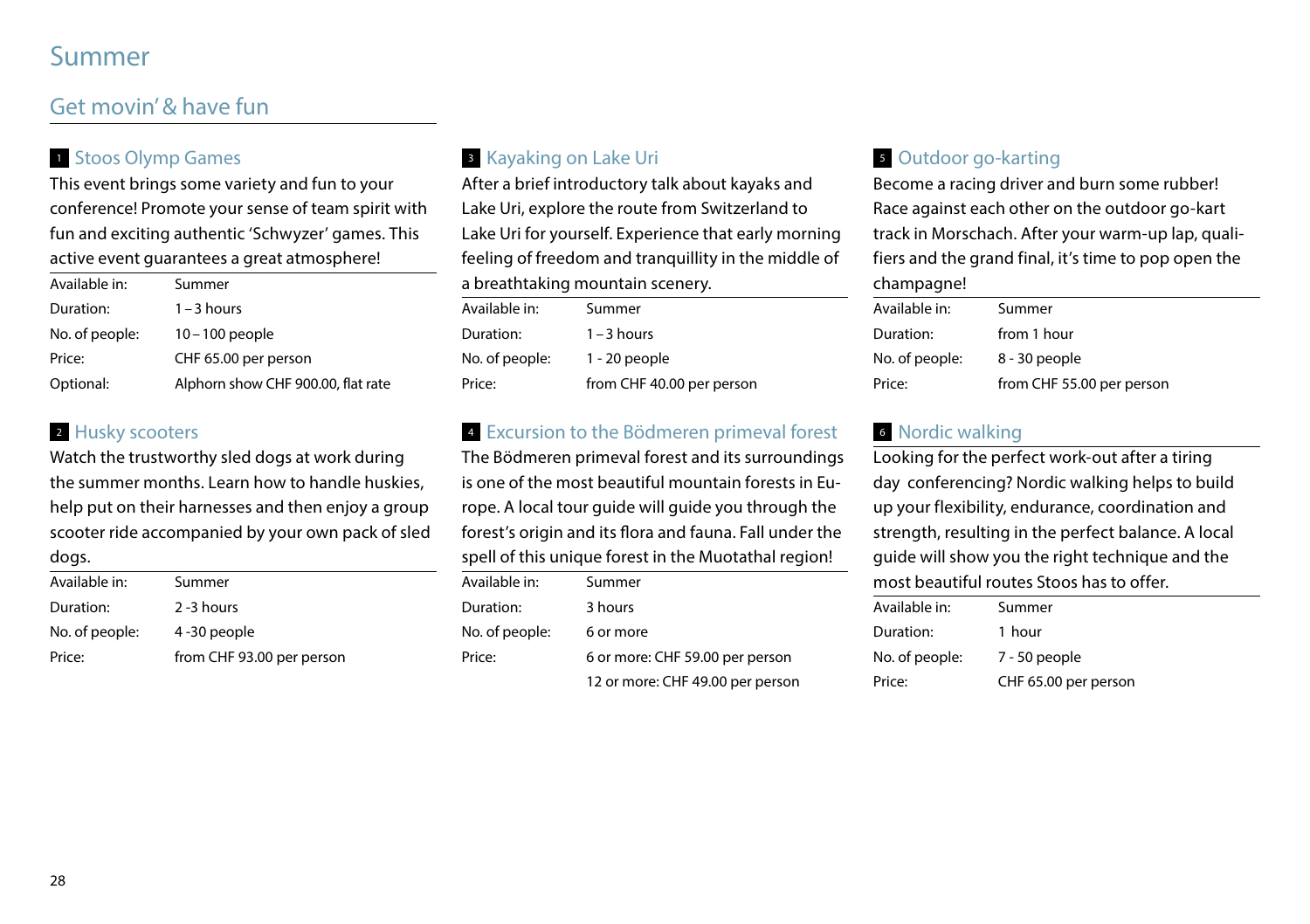

#### <sup>7</sup> Biking adventure

Depending on what you're in the mood for and your level of fitness, you can embark on either a leisurely or else more energetic bike tour to get a glimpse of the beautiful mountain landscape.

| Available in:  | Summer                |
|----------------|-----------------------|
| Duration:      | $1 - 3$ hours         |
| No. of people: | $5 - 50$ people       |
| Price:         | CHF 125.00 per person |

### <sup>8</sup> Ridge walk

The ridge walk between the Klingenstock and the Fronalpstock mountains is an unforgettable experience. A breathtaking panoramic view of the area's many lakes and mountains awaits you.

| Available in:  | Summer                                 |
|----------------|----------------------------------------|
| Duration:      | $3 - 5$ hrs                            |
| No. of people: | 7 or more                              |
| Price:         | CHF 45.00 per person                   |
| Additional:    | Chair lift ticket CHF 18.00 per person |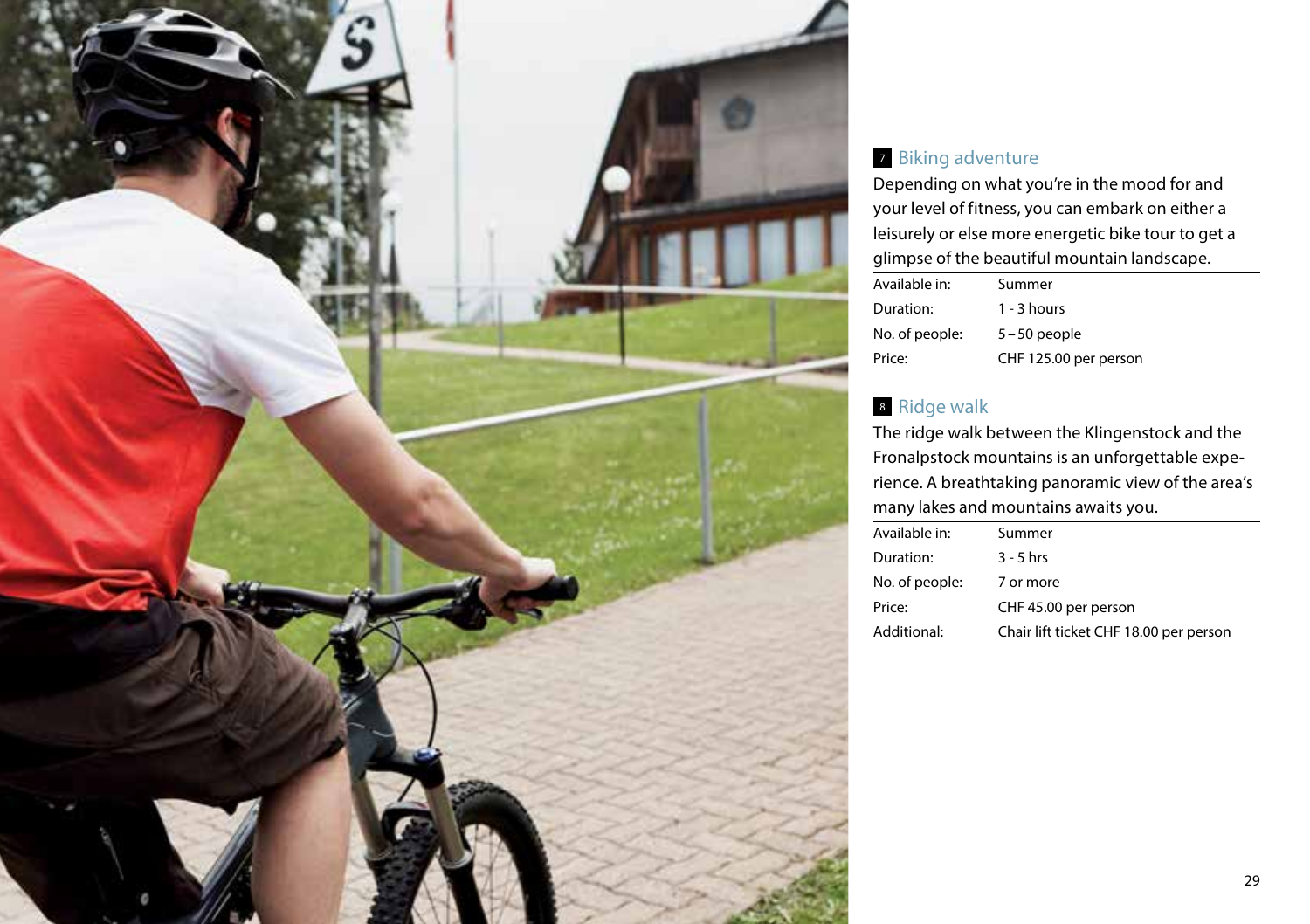### Informative & instructive

#### <sup>9</sup> Folklore hike

On a leisurely hike through moors and forests, our nature-loving tour guides will entertain you with exciting stories and scary sagas from the region. Enjoy the snowy wonderland in the wintertime on snowshoes.

| Available in:  | Summer / Winter      |
|----------------|----------------------|
| Duration:      | $1 - 2$ hours        |
| No. of people: | 7 or more            |
| Price:         | CHF 65.00 per person |

#### <sup>10</sup> Team Spirit

Build trust amongst your conference attendees with a range of outdoor activities such as "flying blind" and "balance". A period of reflection will follow each activity, highlighting how the lesson can be applied to your day-to-day work.

| Available in:  | Summer               |
|----------------|----------------------|
| Duration:      | $2 - 3$ hours        |
| No. of people: | $10 - 50$ people     |
| Price:         | CHF 95.00 per person |

#### <sup>11</sup> Alpine cheese dairy in Pragel Bödmeren

Get to grips with cheese production in an informative tour through the dairy. Combine your tour with a subsequent aperitif and a tasting of regional products. The largest alpine cheese dairy association of central Switzerland is located below the Pragel Pass.

| Available in:  | Summer                    |
|----------------|---------------------------|
| Duration:      | from 1,5 hours            |
| No. of people: | $10 - 30$ people          |
| Price:         | from CHF 150.00 flat rate |

#### <sup>12</sup> Alp Tröligen

It is about a 90 minutes walk from the hotel to the Alp Tröligen. The Alp can also be reached with a leisurely bike ride lasting about 45 minutes. Upon your arrival, you learn more about the cheese production. It is also possible to register for alpine cheese dairy tours and tastings.

| Available in:  | Summer               |
|----------------|----------------------|
| Duration:      | $2 - 4$ hours        |
| No. of people: | $1 - 20$ people      |
| Price:         | CHF 20.00 per person |

#### <sup>13</sup> Wilhelm Tell Nauenfahrt (boat trip)

Enjoy an unforgettable boat trip on Lake Lucerne. On the way to the famous "Rütli-Wiese" admire the impressive Swiss Alps, hear exciting information about the geographic location and let us tell you the original story about Wilhelm Tell.

| Available in:  | Summer                            |
|----------------|-----------------------------------|
| Duration:      | $2 - 5$ hours                     |
| No. of people: | 25 or more                        |
| Price:         | from 2 hours CHF 65.00 per person |
|                | from 3 hours CHF 75.00 per person |
|                | from 4 hours CHF 90.00 per person |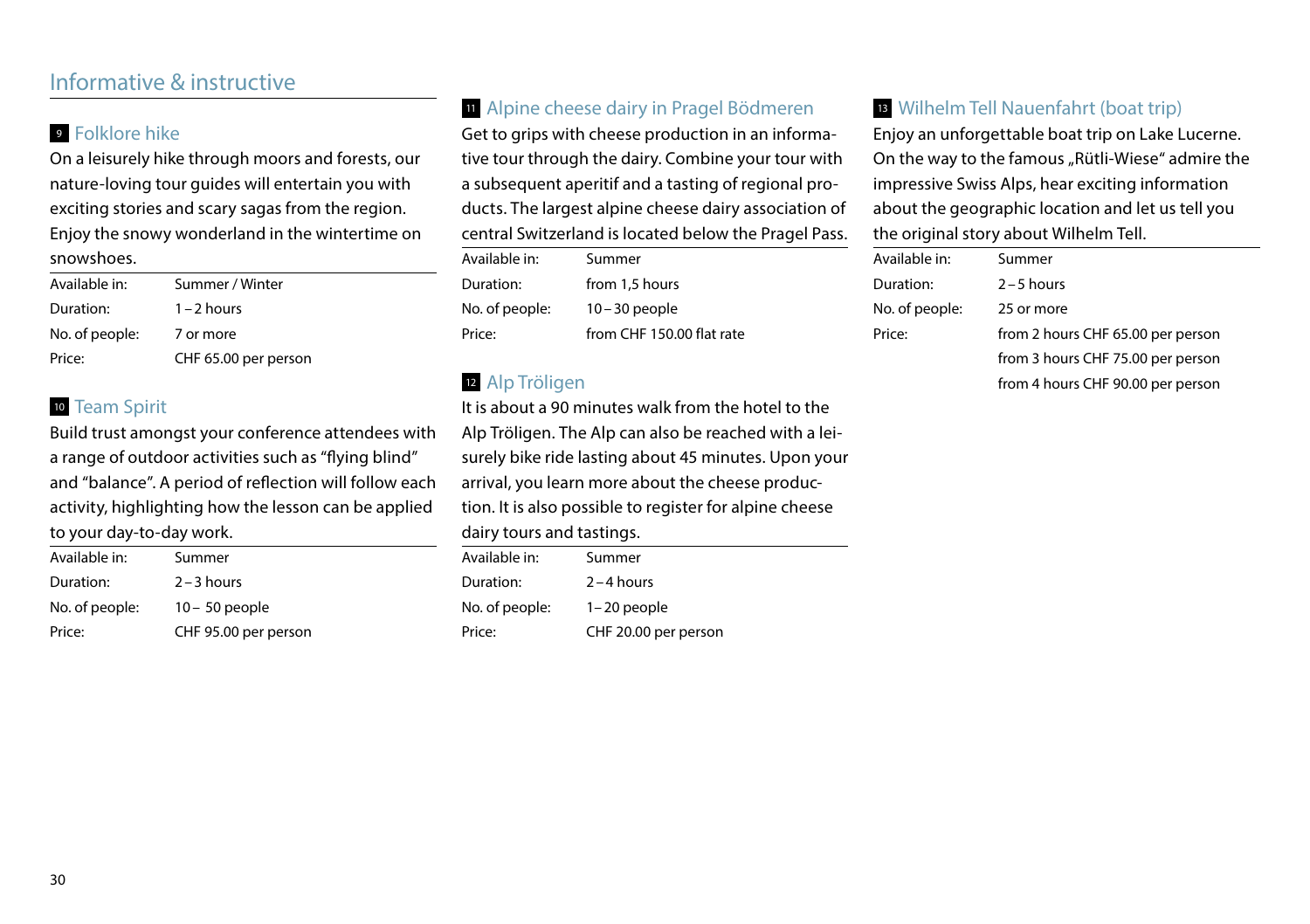#### 14 BBO

As the sun goes down, enjoy the summer evening atmosphere out on the terrace. Observe our chef preparing the barbecue to your liking. Numerous salads and side dishes complement the large selection of grilled meats and sausages.

| Available in:  | Summer               |
|----------------|----------------------|
| Duration:      | 2 hours              |
| No. of people: | 20 or more           |
| Price:         | CHF 85.00 per person |

#### **15 Fish grilling course**

Under the supervision of a professional chef, learn how trout is gutted, filleted and cooked on an open fire. Our experienced kitchen team will provide you with delicious side dishes.

| Available in:  | Summer                             |
|----------------|------------------------------------|
| Duration:      | 2 hours                            |
| No. of people: | 9 - 30 people                      |
| Price:         | 9 or more: flat rate of CHF 700.00 |
|                | 10 or more: CHF 70.00 per person   |

### <sup>16</sup> Kitchen battle

Would you like to organize a memorable and unique team event? Cook a delicious 3 course meal on the open fire, surrounded by nature and tranquility. Set the tables with what you can find in nature and earn the wine in playful tasks. The most innovative meal and table decoration will

erson

| be rewarded.  |  |
|---------------|--|
| Available in: |  |

| Duration:      | 4 hours         |
|----------------|-----------------|
| No. of people: | 10 or more      |
| Price:         | CHF 95.00 per r |

**Summer** 

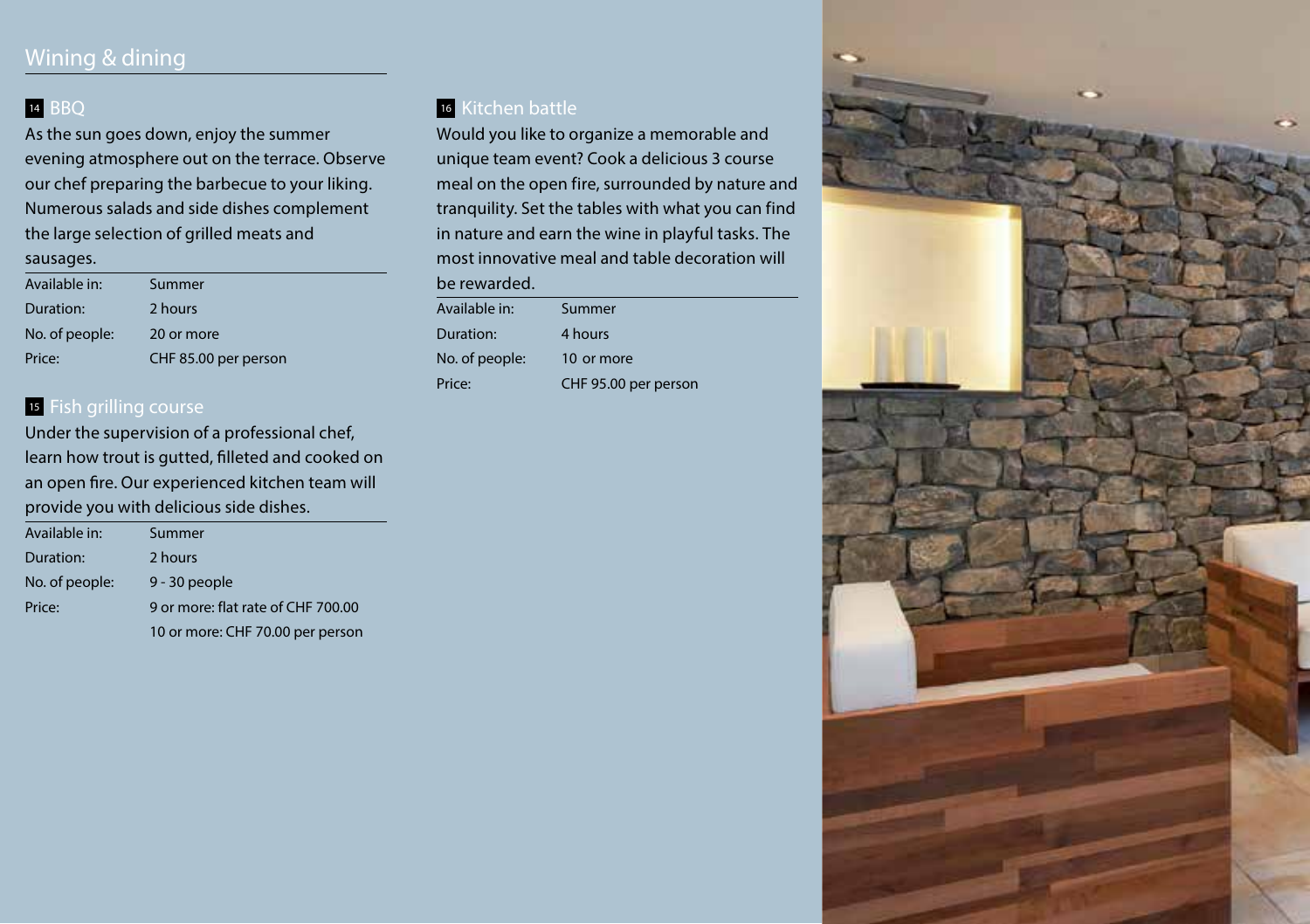## **Winter**

### Get movin' & have fun

#### **17** Snowshoeing experience tour

After a brief introduction by your tour guide, a leisurely snowshoeing tour through the snowy wonderland landscape will take you away from the hustle and bustle. A warm Glühwein aperitif awaits you back at the hotel!

| Available in:  | Winter                                |
|----------------|---------------------------------------|
| Duration:      | $1 - 2$ hours                         |
| No. of people: | 5 - 80 people                         |
| Price:         | Snowshoeing tour CHF 55.00 per person |
|                | Glühwein aperitif CHF 10.00 per       |
|                | person                                |

### <sup>18</sup> Night sledging at the Sternegg ski lift

Enjoy the night-time atmosphere in this pristine winter wonderland! Come after hours and take your sledge down the slope by the Sternegg ski lift. Thanks to the lift, you wont have to walk your way back up and you can put all your energy into the descent. A Glühwein and punch aperitif at the snow bar provides the final touch to this occasion.

| Available in:  | Winter                                           |
|----------------|--------------------------------------------------|
| Duration:      | from 1 hour                                      |
| No. of people: | 1 - 80                                           |
| Price:         | flat rate of CHF 450.00 for up to 30 people      |
|                | flat rate of CHF 550.00 for 30 - 50 people       |
|                | flat rate of CHF 750.00 for more than 50 people  |
|                | flat rate of CHF 100.00 for each additional hour |

#### <sup>19</sup> Winter Olymp Games

The winning Stoos Olymp team is chosen from a range of winter disciplines, including snow golf, the 'Langlauf' cross-country relay, airboarding, snowshoe races and the mini-quad obstacle cours. A team-building event with a high fun factor!

| Available in:  | Winter               |
|----------------|----------------------|
| Duration:      | $1.5 - 3$ hours      |
| No. of people: | 10 - 80 people       |
| Price:         | CHF 95.00 per person |

#### 20 Snow Golf

Go golfing in winter! After a short walk through Stoos in the direction of the Fronalp, you'll find three prepared snow fairways. To win the competition you need to bring the orange golf ball to the final hole with as few strokes as possible.

| Available in:  | Winter               |
|----------------|----------------------|
| Duration:      | $1.5 - 2$ hours      |
| No. of people: | 10 - 25 people       |
| Price:         | CHF 85.00 per person |

#### 21 Husky sledging

Learn how to handle the trustworthy huskies and help to attach their harnesses. Then steer your own team of huskies through the snowy winter landscape of the Muotathal and get caught by husky fever.

| Available in:             | Winter                |
|---------------------------|-----------------------|
| Husky sledging            |                       |
| Duration:                 | $3 - 4$ hours         |
| No. of people:            | $10 - 30$ people      |
| Price:                    | CHF 195.00 per person |
| Visit the husky enclosure |                       |
| Duration:                 | 30 mins               |
| No. of people:            | $10 - 30$ people      |
| Price:                    | CHF 8.00 per person   |
|                           |                       |

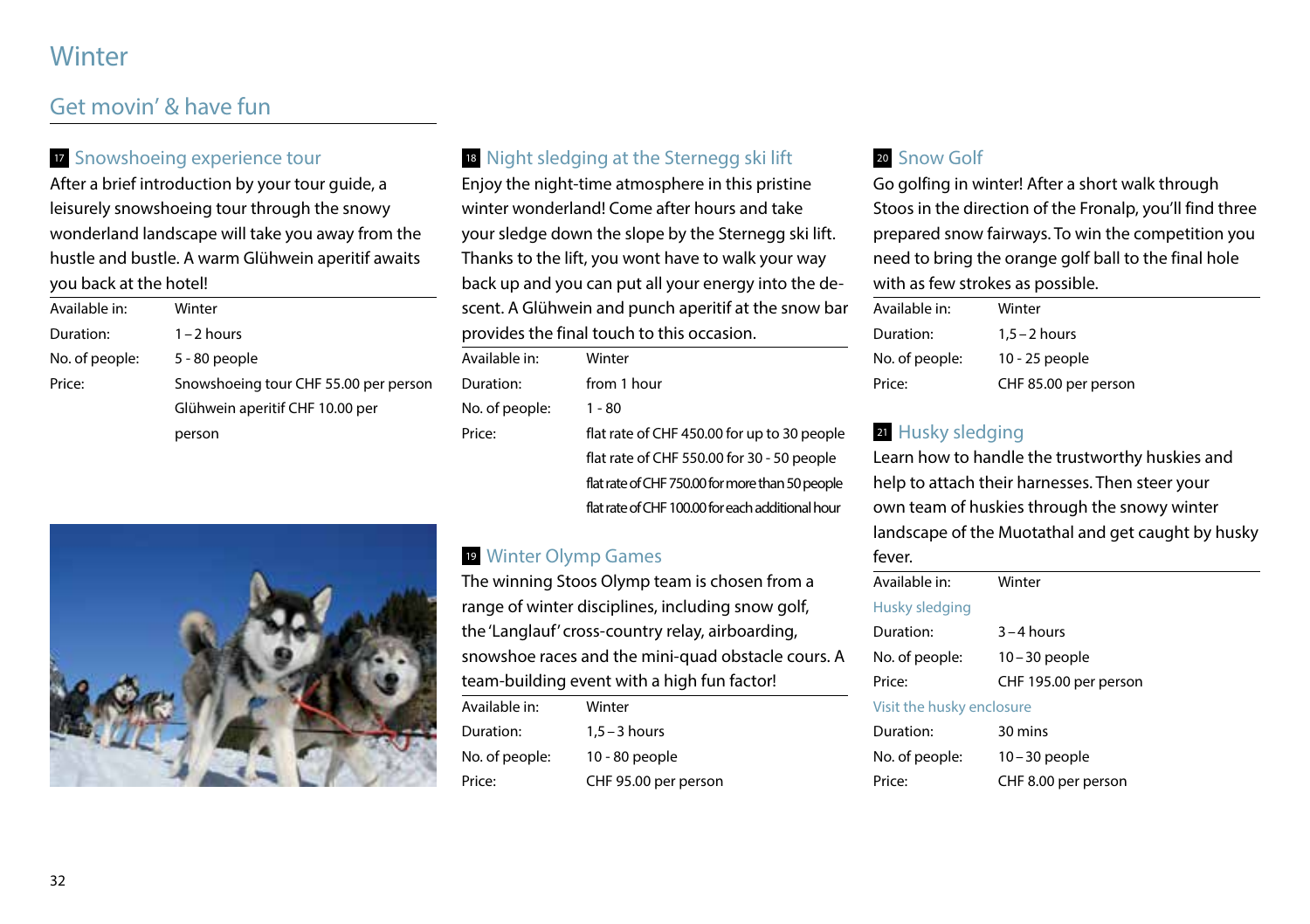#### 22 Ice climbing course

Would you and your team like to breath in refreshing mountaintop air? Under the supervision of a local mountain guide, you will learn the correct and safe procedure for climbing the ice. You'll never forget this thrilling ice climbing adventure!

| Available in:  | Winter                |
|----------------|-----------------------|
| Duration:      | 3 hours               |
| No. of people: | 4 or more             |
| Price:         | CHF 127.00 per person |

#### <sup>23</sup> Airboarding

Spend the day on an airboard, hurtling down a private slope from the Fronalpstock summit station to Mettlen central station and experience the feeling of pure adrenaline!

| Available in:  | Winter                     |
|----------------|----------------------------|
| Duration:      | from 3 hours               |
| No. of people: | 1 - 50 people              |
| Price:         | from CHF 40.00 per person  |
|                | CHF 75.00 per person for a |
|                | quided airboard trip       |

#### <sup>24</sup> Ski race

Stoos is the perfect spot for big and small ski racces. The race is arranged, you're assigned your competition number, the timer is set – on your marks, get set, go! After the race you'll receive a list of rankings and videos of all the races.

| Available in:  | Winter                                      |
|----------------|---------------------------------------------|
| Duration:      | from 2 hours                                |
| No. of people: | 6 - 100 people                              |
| Price:         | flat rate of CHF 400.00 for up to 50 people |
|                | flat rate of CHF 500.00 for 51 or more      |
|                | flat rate of CHF100.00 for additional race  |

#### <sup>25</sup> Alp Laui

After a leisurely snowshoe hike through the snowcovered Stoos landscape, you'll arrive at the Alp Laui. Enjoy the fondue party and unwind afterwards in the Hot Pot under the stars. The Alp Laui can also be reached on foot during the summer months. Don't miss the renowned «Chässchnitte» at Laui Wisel!

| Winter                                  |
|-----------------------------------------|
| 1.5 hours, Stoos-Alp Laui               |
| The duration of the tour will differ if |
| shortened by the ski lift               |
| 7 - 15 people                           |
| from CHF 65.00 per person               |
|                                         |

### <sup>26</sup> Snow Bar building

Discover the magic of winter and build your own snow bar. Learn how to make Glühwein and warm yourself up on a cold winters day. Be surprised by your teams and your artistic talents!

| Available in:  | Winter               |
|----------------|----------------------|
| Duration:      | 2 hours              |
| No. of people: | 6 or more            |
| Price:         | CHF 55.00 per person |

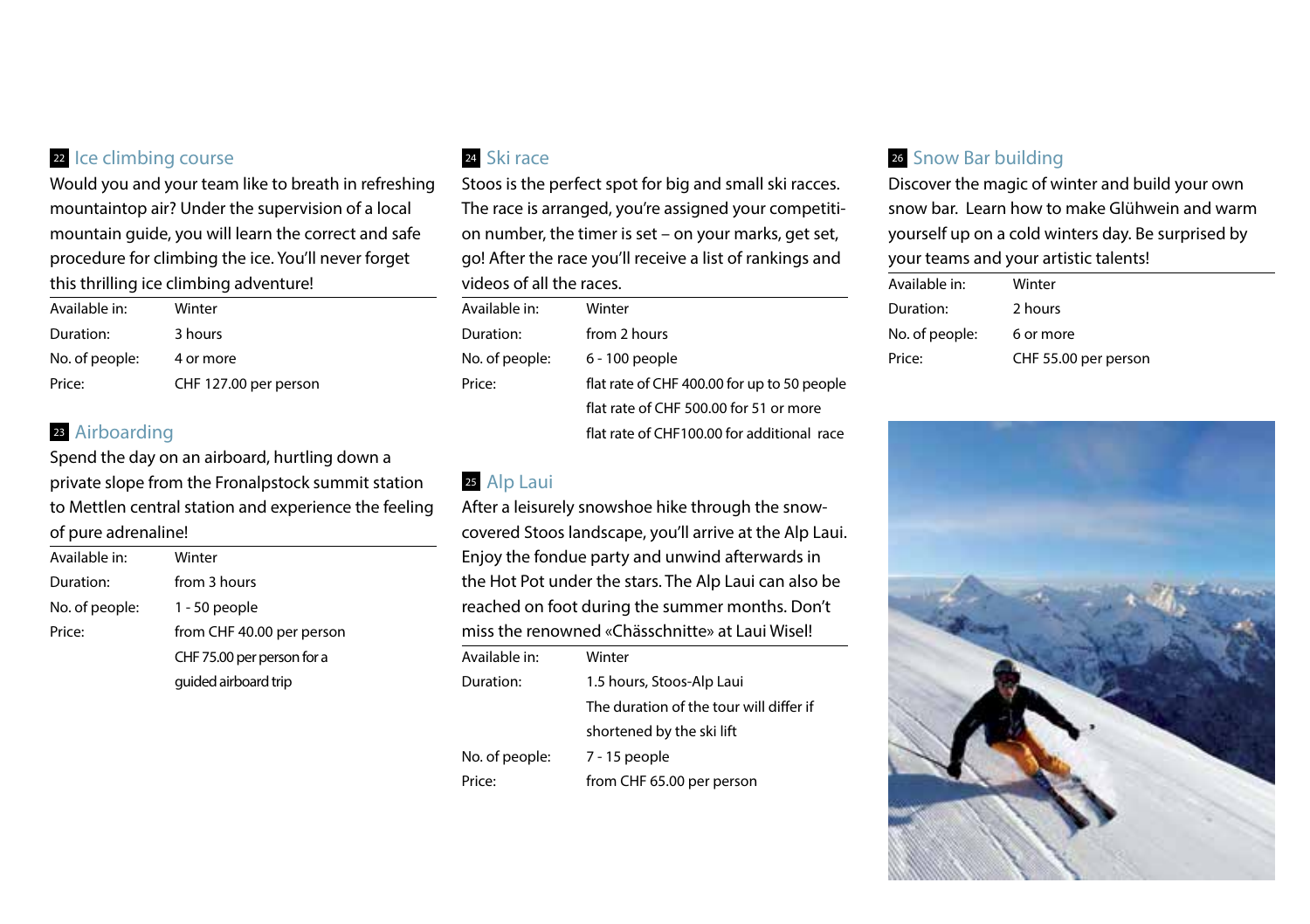## Year-round

### Get movin' & have fun

#### 27 Ice carving

Under the supervision of a professional ice sculptor, you'll get to carve your own crystal clear figures out of ice – whether that's your company logo, an imaginary figure or simply a creative expression of whatever's on your mind. Guaranteed to be a work of art! The ice carving takes place in teams of 4 and is also a hit during the summer months!

| Available in:  | Year-round                                   |
|----------------|----------------------------------------------|
| Duration:      | 2 hours                                      |
| No. of people: | $1 - 60$ people                              |
| Price:         | flat rate of CHF 1500.00 for up to 15 people |
|                | CHF 100.00 per person for 16 or more         |

#### <sup>28</sup> Hölloch

Visit one of the worlds largest cave systems and experience the fascinating power of silence and darkness. The programme, which runs in any kind of weather, allows you to discover underground canyons, giant caverns and beautiful rock formations. You'll learn a lot about the history of the Hölloch and walk away with an awestruck impression of the natural wonder right here in Muotathal.

| Available:                                            | Year-round                                  |
|-------------------------------------------------------|---------------------------------------------|
| Hölloch: short quided tour (in the developed section) |                                             |
| Duration:                                             | from 1,5 hours                              |
| No. of people:                                        | $1 - 100$ people                            |
| Price:                                                | flat rate of CHF 490.00 for up to 25 people |
|                                                       | CHF 20.00 per person for 26 or more         |
|                                                       |                                             |

#### Hölloch: outdoors (obstacle course incl. aperitif)

| Duration:      | 4 hours               |
|----------------|-----------------------|
| No. of people: | 6 - 100 people        |
| Price:         | CHF 155.00 per person |

#### <sup>29</sup> Husky trekking in Stoos

A 'musher' will fill you in on the many interesting aspects of caring for, handling and working with huskies. You'll be fitted with a special climbing harness as you take your adventurous trek through the mountainous region of Stoos, accompanied by a bundle of pure energy in the form of your canine companion. During the winter months you will be wearing snow shoes.

| Available:     | Year-round                                 |
|----------------|--------------------------------------------|
| Duration:      | 1,5 hours                                  |
| No. of people: | $1 - 20$ people                            |
| Price:         | flat rate of CHF 490.00 for up to 6 people |
|                | CHF 79.00 per person for 7 or more         |

#### <sup>30</sup> Relocating a penguin colony

Experience a special kind of team-training exercise: a colony of reticent penguins needs to be relocated and taken on a long, dangerous journey with many obstacles along the way. A feedback session will be conducted after completing this challenging task, highlighting how it can be applied to your team members' day-to-day work.

| Available in:  | Year-round                            |
|----------------|---------------------------------------|
| Duration:      | $2 - 3$ hours                         |
| No. of people: | 10 or more                            |
| Price:         | from CHF 105.00 per person            |
|                | CHF 140.00 per person with a detailed |
|                | feedback and analyses from an expert  |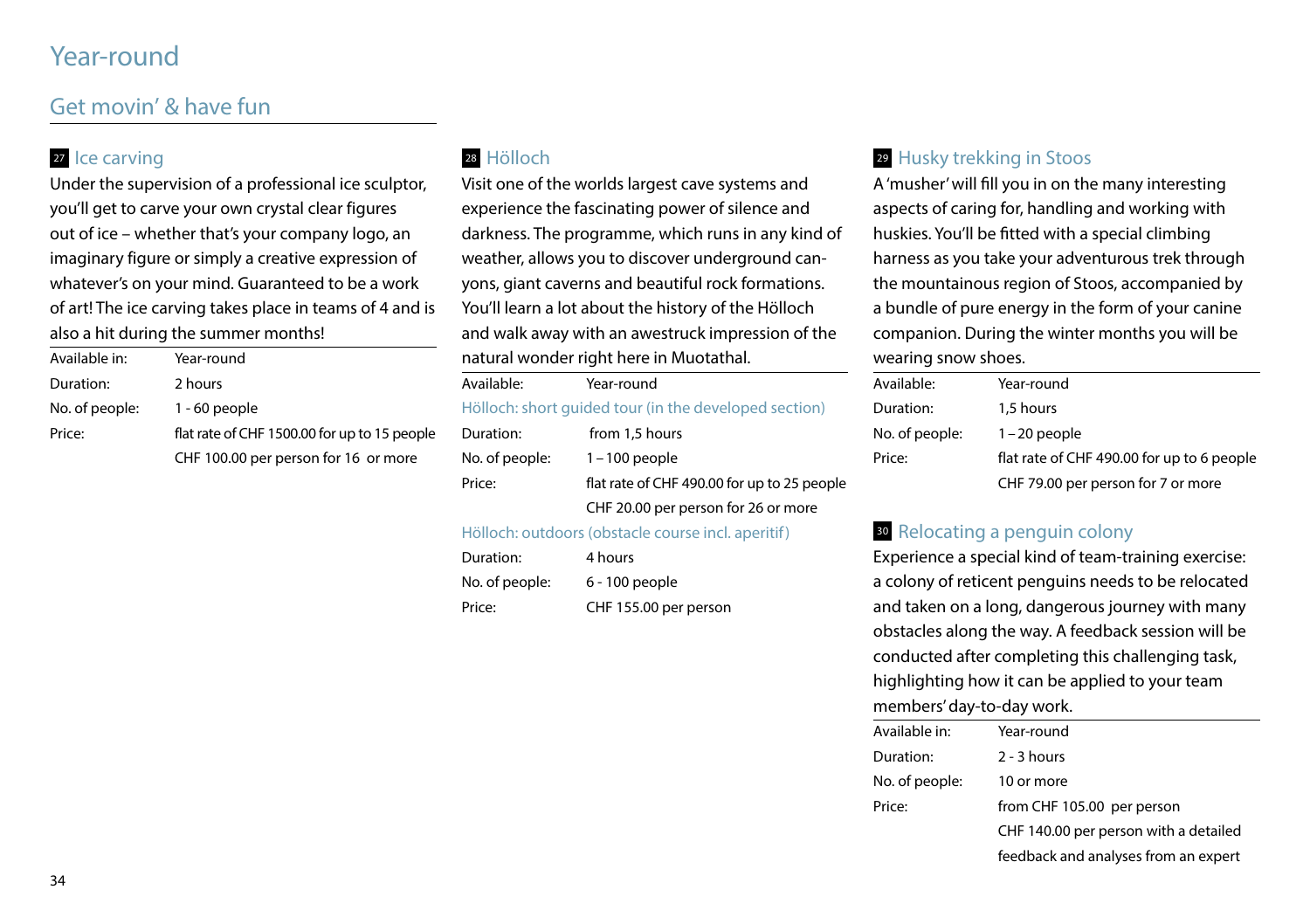#### **31** Wood carving

Under the supervision of an experienced wood sculptor, you'll get to carve your own wooden figure – whether that's the famous wooden cow, your company logo or, as part of a team, an entire cattle drive! Create a traditional work of art to take home and act as a keepsake.

| Available: Year-round        |                             |  |
|------------------------------|-----------------------------|--|
| Carving a wooden cow         |                             |  |
| Duration:                    | 2 hours                     |  |
| No. of people: 1 – 30 people |                             |  |
| Price:                       | CHF 700.00 per group of 10  |  |
| Carving a cattle drive       |                             |  |
| Duration:                    | 4 hours                     |  |
| No. of people: 1 - 30 people |                             |  |
| Price:                       | CHF 1250.00 per group of 10 |  |
| Logo/figure of your choice   |                             |  |
| Duration:                    | 2 hours                     |  |
| .                            |                             |  |

#### No. of people: 1 – 30 people Price: flat rate starting from CHF 1300.00

#### <sup>32</sup> GPS-Hunt

In this outdoor event you look for different places around Stoos with the help of GPS devices while answering exciting and entertaining questions about the region. The various stages will range from journeys on foot to those via chairlift to – in the winter months - journeys with snow shoes.

| Available in:  | Year-round                        |
|----------------|-----------------------------------|
| Duration:      | $1,5 - 3$ hours                   |
| No. of people: | 12 - 60 people                    |
| Price:         | flat rate starting at CHF 2400.00 |

#### **33** Stoos treasure

You'll be divided into groups and, armed with maps, tasked with finding various places around Stoos, where you'll have to answer tricky questions about the region. Each answer will bring you closer to the

#### Stoos treasure...

| Available in:  | Year-round           |
|----------------|----------------------|
| Duration:      | 2 hours              |
| No. of people: | 7 - 25 people        |
| Price:         | CHF 75.00 per person |

#### <sup>34</sup> Archery

Guided by an expert, you'll quickly learn to channel your entire concentration and inner peace into a bow and arrow. Every shot brings you closer to the black dot located on the target. It should be interesting to see who of your group will emerge as the best archer!

| Available in:  | Year-round           |
|----------------|----------------------|
| Duration:      | $1 - 2$ hours        |
| No. of people: | 7 - 25 people        |
| Price:         | CHF 65.00 per person |

#### 35 Laughing Yoga

Keep your company's spirits up with this special kind of yoga. The "laughing for no reason" method doesn't require any comedy and helps to aid overall health and well-being. Furthermore, it's the ultimate relaxation training and strengthens motivation and team spirit.

| Year-round              |  |
|-------------------------|--|
| 1 hour                  |  |
| $1 - 15$ people         |  |
| flat rate of CHF 500.00 |  |
|                         |  |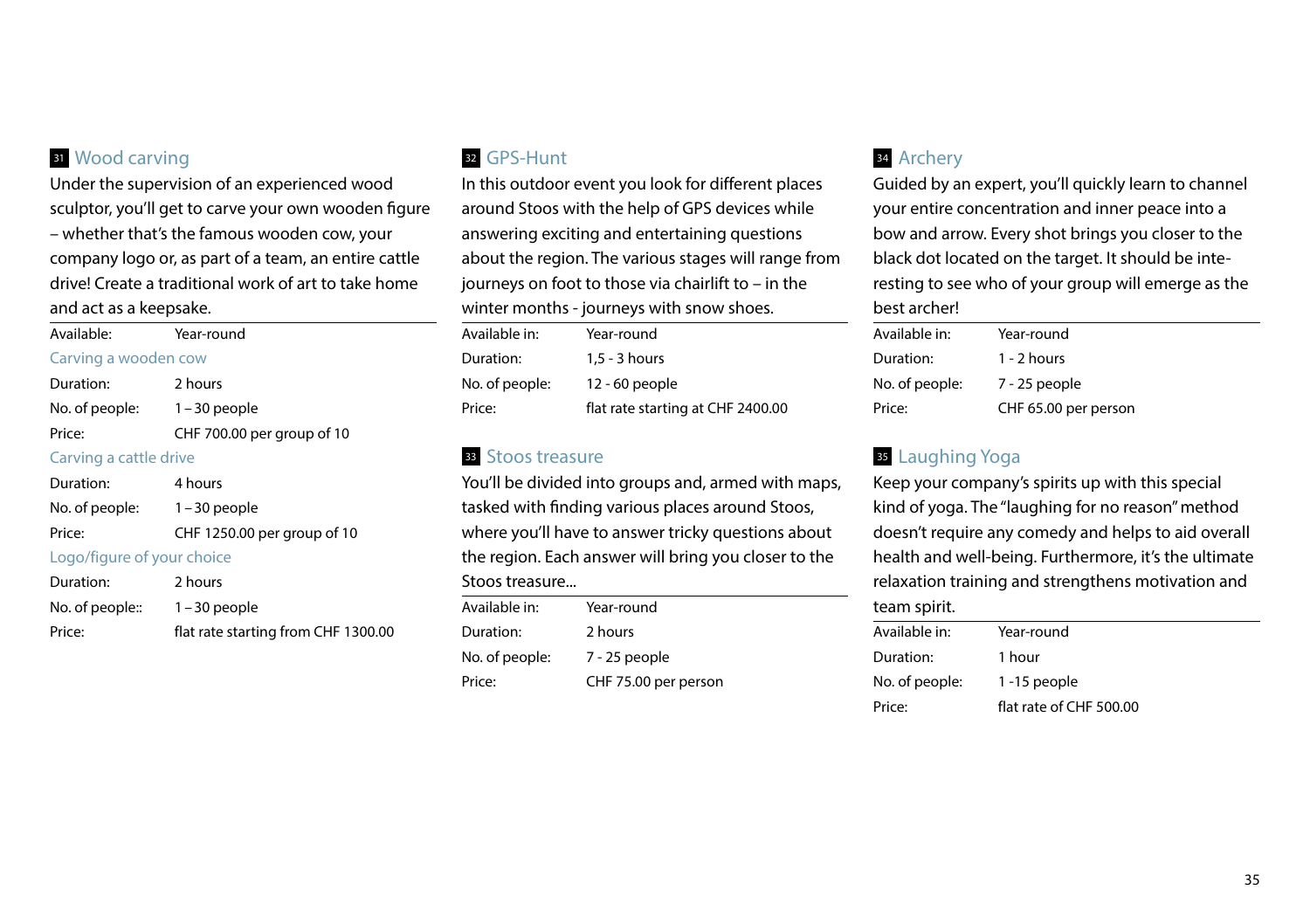#### <sup>36</sup> Wellness & spa facilities

Relax and treat yourself! There are many good reasons to use our vast wellness area with gym, indoor pool, various saunas and a Jacuzzi. Why dont you enjoy one of our many spa treatments?

| Available in:  | Year-round                           |
|----------------|--------------------------------------|
| Duration:      | from 30 minutes                      |
| No. of people: | $1 - 80$ people                      |
| Price:         | Included in package for hotel quests |
|                | Treatments available upon request    |

#### **37 Aqua aerobics**

Start your day off with renewed enthusiasm after a lesson with our wellness instructor. The exercises are easy on your joints and fun to do.

| Available in:  | Year-round              |
|----------------|-------------------------|
| Duration:      | 30 minutes              |
| No. of people: | $1 - 12$ people         |
| Price:         | flat rate of CHF 300.00 |

### <sup>38</sup> Yoga

Increase your concentration and relaxation abilities with a yoga session. Locate your inner peace and recharge your batteries. It also helps to aid your body's overall strength and flexibility.

| Available in:  | Year-round              |
|----------------|-------------------------|
| Duration:      | 1 hour                  |
| No. of people: | $1 - 15$ people         |
| Price:         | flat rate of CHF 500.00 |

#### <sup>39</sup> Fire show

An event that lets you toss whatever you fancy on the fire! In the unique mountain surroundings of inner Schwyz, experience an impressive fire show tailored to your wishes - whether it's in celebration of your companys anniversary, an attraction while you enjoy an aperitif or part of a theme night.

| Available in:  | Year-round      |
|----------------|-----------------|
| Duration:      | 10 - 20 minutes |
| No. of people: | 1 - 100 people  |
| Price:         | on request      |

#### <sup>40</sup> Animal Art

Discover the Picasso inside yourself. Decide as a team what type of animal should become a unique piece of art with the professional support from an expert. Be surprised by your creativity!

| Available in:  | Year-round      |
|----------------|-----------------|
| Duration:      | 2-4 hours       |
| No. of people: | 6 or more       |
| Price:         | from CHF 950.00 |

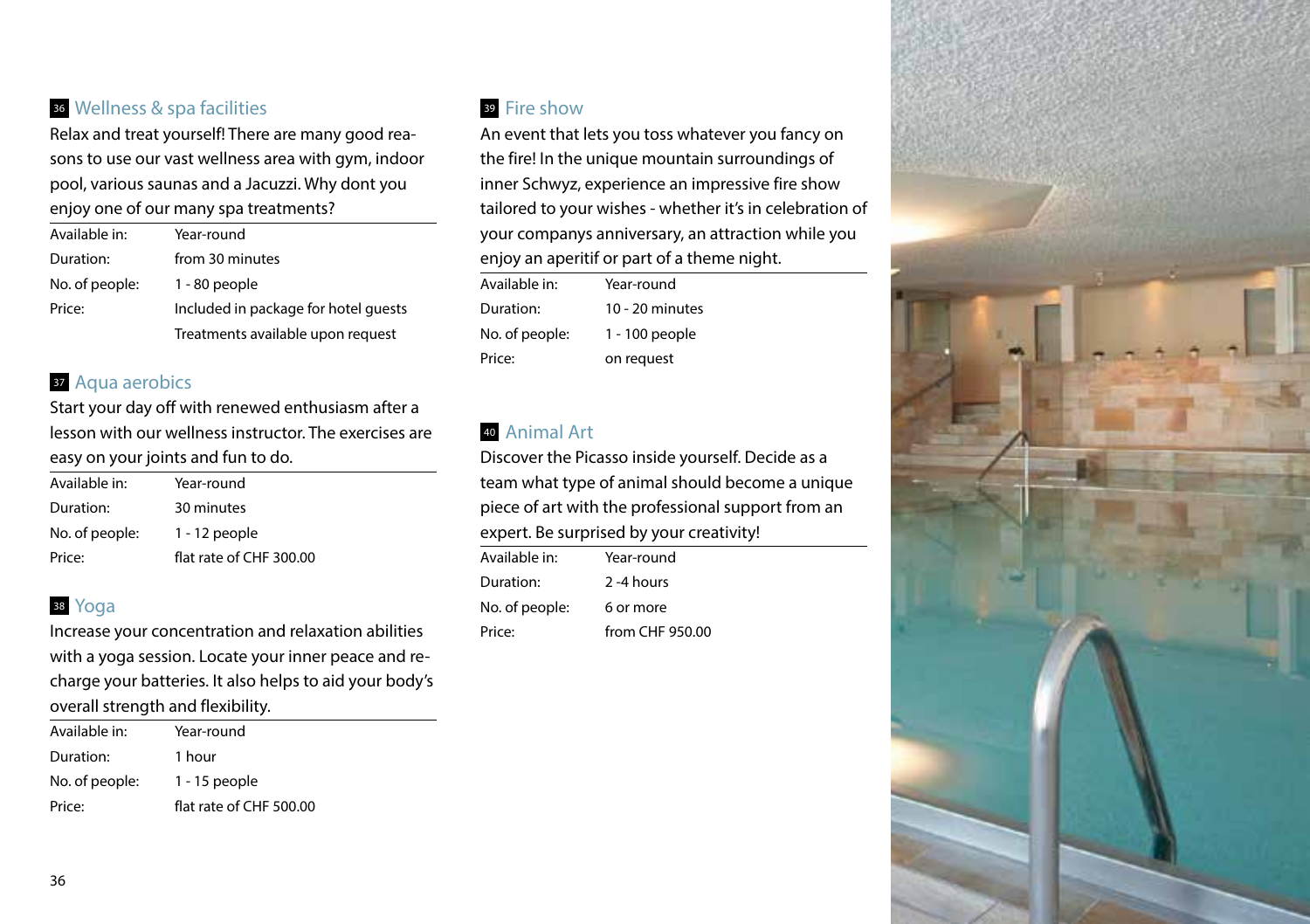### Informative & instructive

#### <sup>41</sup> Muotathal's weather forecasters

Get to meet these nationally renowned weather forecasters in flesh! A local weatherman explains the art and tradition of predicting the weather based on observations drawn from nature. Become a devoted weather forecaster too!

| Available in:  | Year-round              |
|----------------|-------------------------|
| Duration:      | 45 minutes              |
| No. of people: | 1 - 100 people          |
| Price:         | flat rate of CHF 250.00 |

#### 42 Cocktail making course

Our cocktail specialist and resident bartender guides you through the world of Martinis and Daiqiris, not to mention demonstrating how to mix the perfect Piña Colada. The programme runs in any kind of weather, and of course you can sample your newly invented drinks on the terrace or in the hotel lobby afterwards.

| Available in:  | Year-round                       |
|----------------|----------------------------------|
| Duration:      | from 1 hour                      |
| No. of people: | $4 - 15$ people                  |
| Price:         | flat rate starting at CHF 500.00 |

### **43** When cherries and chocolate collide

Visit the Dettling 'Kirschwelt' in Brunnen and indulge in the combination of cherries and chocolate. This meeting of two Schwyz delicacies is sure to inflame your senses.

| Available in:  | Year-round                                  |
|----------------|---------------------------------------------|
| Duration:      | 2 hours                                     |
| No. of people: | 1 - 100 people                              |
| Price:         | flat rate of CHF 400.00 for up to 10 people |
|                | CHF 40.00 per person for 11 or more         |

#### 44 Z'graggen distillery guided tour

On your tour of this traditional company in Lauerz, you'll learn many interesting facts about the production of noble spirits and the history of this multiple "Distiller of the Year" winner.

| Available in:  | Year-round           |
|----------------|----------------------|
| Duration:      | $1.5 - 2$ hours      |
| No. of people: | 15 - 40 people       |
| Price:         | CHF 20.00 per person |

#### <sup>45</sup> Alphorn & flag waving

The melodies made by the traditional Swiss instrument in combination with the art of waving flags are sure to linger long in your memory. Immerse yourself in these local customs and try them out for yourself! Combine this programme with a tasty aperitif.

| Year-round                                    |  |
|-----------------------------------------------|--|
| 30 minutes                                    |  |
| 1 - 100 people                                |  |
|                                               |  |
| 1 Alphorn blower and 1 flag waver, CHF 400.00 |  |
| 2 Alphorn blowers, CHF 400.00                 |  |
|                                               |  |

2 Alphorn blowers and 1 flag waver, CHF 600.00

#### <sup>46</sup> Company rap

It's easier than you might think: Break into small groups and craft short passages which will then be turned into a 'best-of' rap in our mobile recording studio. This creative on-site programme, which runs in any kind of weather, will culminate in you receiving a keepsake mixed CD featuring your rap.

| Available in:  | Year-round              |
|----------------|-------------------------|
| Duration:      | $2 - 3$ hours           |
| No. of people: | 10 - 30 people          |
| Price:         | flat rate of CHF 400.00 |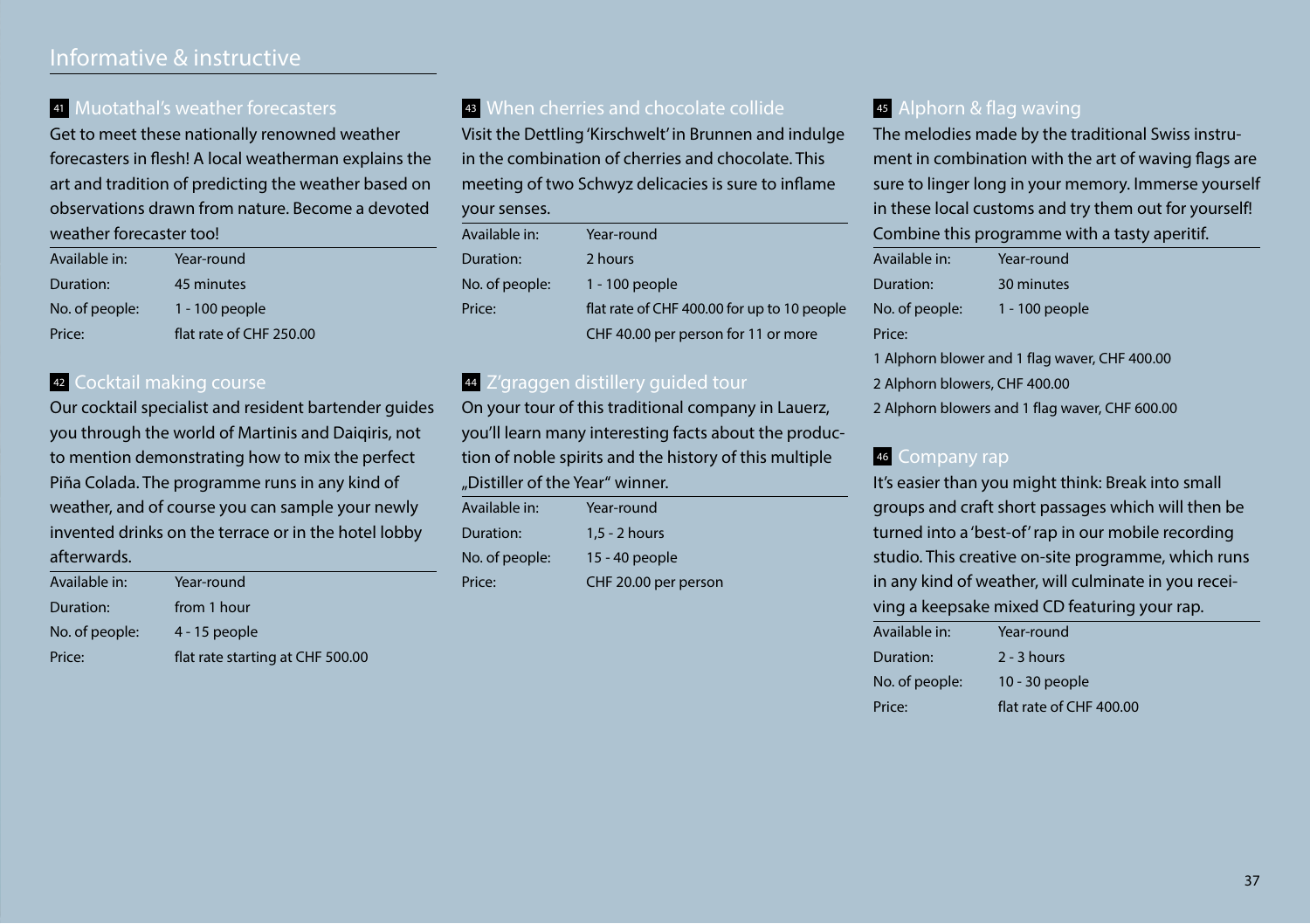#### **47 Helicopter 'flightseeing' trip**

Want to touch the clouds and yet never miss out on the sights? Fly over romantic alpine valleys, crystal clear mountain lakes and towering glaciers – breathtaking views and overwhelming impressions that are sure to stay with you forever more!

| Available in:  | Year-round                               |
|----------------|------------------------------------------|
|                | Short Sightseeing trip to glacier in Uri |
| Duration:      | 20 minutes                               |
| No. of people: | 1 - 10 people (possible to take several  |
|                | groups consecutively)                    |
| Price:         | per helicopter carrying 5 people:        |
|                | CHF 800.00, departing from the base at   |
|                | <b>Frstfeld</b>                          |
|                |                                          |

| Duration:      | 30 minutes                              |
|----------------|-----------------------------------------|
| No. of people: | 1 - 10 people (possible to take several |
|                | groups consecutively)                   |
| Price:         | per helicopter carrying 5 people:       |
|                | CHF 1200.00, departing from the base    |
|                | at Erstfeld                             |

#### **48** The Swiss Army knife

The Visitor Centre in Brunnen is a convenient starting point and information site for visitors to the Swiss Knife Valley. The world's first Victorinox Museum guides you through the fascinating history of the knife from the very start, incorporating all the milestones of this Schwyz-based family company. By registering in advance, it is possible to make a pocket knife yourself under the supervision of a team of experts.

| Available in:  | Year-round                                  |
|----------------|---------------------------------------------|
| Duration:      | from 1,5 hours                              |
| No. of people: | $1 - 15$ people                             |
| Price:         | Tour including small knife:                 |
|                | flat rate of CHF 150.00 for up to 10 people |
|                | CHF 10.00 per person for 11 or more         |
|                | CHF 30.00 per knife assembled               |

#### <sup>49</sup> Swiss History Forum, Schwyz

Visit the Swiss History Forum, Schwyz, either on your own or as part of a guided tour, and learn about the conditions that led to the emergence of the old Swiss Confederation. Explore the current temporary exhibition boasting a range of modern media to enable interactive and playful learning.

| Available in:  | Year-round                  |
|----------------|-----------------------------|
| Duration:      | $1 - 2$ hours               |
| No. of people: | 1 - 100 people              |
| Price:         | Entry: CHF 10.00 per person |
|                | Tour (Tuesday to Sunday):   |
|                | flat rate of CHF 150.00     |



#### <sup>50</sup> Selgis command post

Visit the Selgis command post, dating back to the 2nd World War. Allow yourself to be transported to a different time and experience a piece of Schwyz history.

| Available in:  | Year-round                                  |
|----------------|---------------------------------------------|
| Duration:      | $1 - 2$ hours                               |
| No. of people: | $1 - 30$ people                             |
| Price:         | flat rate of CHF 100.00 for up to 10 people |
|                | CHF 10.00 per person for 11 or more         |
|                | Aperitif: CHF 8.00 per person               |